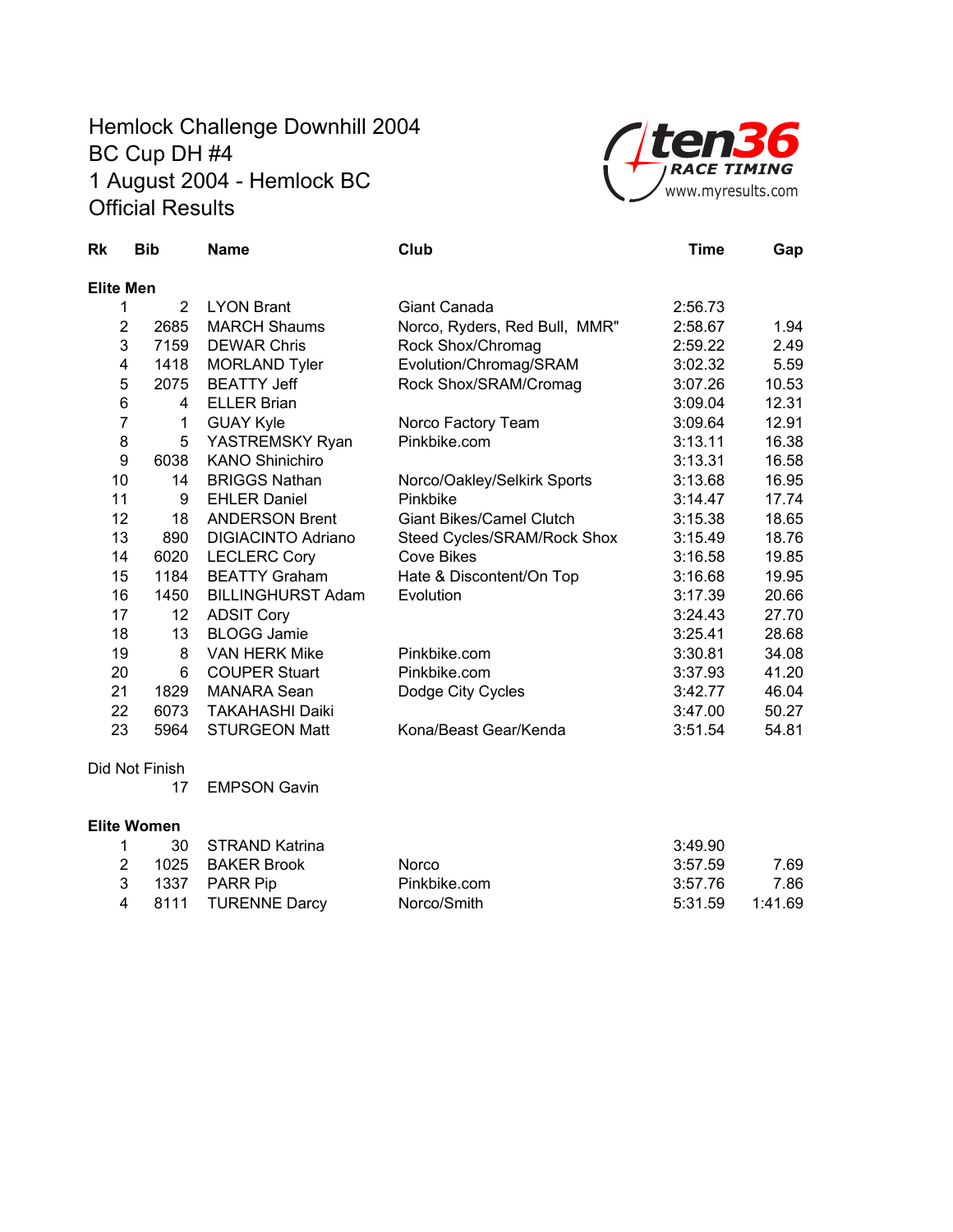| Jr Expert Men           |                 |                           |                                |         |         |
|-------------------------|-----------------|---------------------------|--------------------------------|---------|---------|
| 1                       | 1300            | <b>RITCHIE Kyle</b>       |                                | 3:07.53 |         |
| $\overline{\mathbf{c}}$ | 620             | <b>MACLEOD Connor</b>     | <b>COVE BIKES</b>              | 3:11.30 | 3.77    |
| 3                       | 7361            | <b>JOHNSTON Jack</b>      | Roach Gear/IDUN                | 3:16.36 | 8.83    |
| 4                       | 1584            | <b>MITCHELL Andrew</b>    |                                | 3:16.43 | 8.90    |
| 5                       | 1275            | <b>JOHNSON Kyle</b>       | brodie bikes/ cutting edge spo | 3:16.91 | 9.38    |
| 6                       | 1552            | <b>MEASURES Ross</b>      |                                | 3:18.60 | 11.07   |
| $\overline{7}$          | 1244            | <b>CHUNG Ryan</b>         |                                | 3:27.54 | 20.01   |
| 8                       | 256             | <b>CHAN Steve</b>         |                                | 3:31.73 | 24.20   |
| $\boldsymbol{9}$        | 167             | <b>STEIN Daniel</b>       | John Henry                     | 3:33.88 | 26.35   |
| 10                      | 1366            | <b>RULLKOTTER Michael</b> |                                | 3:43.73 | 36.20   |
| 11                      | 1280            | <b>WALKER Tom</b>         |                                | 3:47.65 | 40.12   |
| 12                      | 1529            | <b>WILLIAMS Terry</b>     |                                | 3:51.62 | 44.09   |
| 13                      | 309             | <b>WARD Matthew</b>       |                                | 4:18.49 | 1:10.96 |
| Did Not Start           |                 |                           |                                |         |         |
|                         | 1230            | <b>PETERSEN Travis</b>    | mikes bikes                    |         |         |
|                         | Jr Expert Women |                           |                                |         |         |
| 1                       | 1473            | <b>GATTO Micayla</b>      | On The Edge Race Team          | 4:20.58 |         |
| $\overline{2}$          | 1606            | <b>TAYLOR Krissi</b>      | <b>BC Jr DH Team</b>           | 5:12.58 | 52.00   |
| Jr Sport Men            |                 |                           |                                |         |         |
| 1                       | 1660            | <b>ELLINGSON Joshua</b>   |                                | 3:34.96 |         |
| $\overline{2}$          | 8301            | <b>BRODY Danny</b>        |                                | 3:35.22 | 0.26    |
| 3                       | 1717            | <b>DIX Derek</b>          |                                | 3:50.53 | 15.57   |
| 4                       | 1823            | <b>HOLLIDAY Dylan</b>     | Hornby Island                  | 3:51.21 | 16.25   |
| 5                       | 1997            | <b>GIBBS Alex</b>         |                                | 3:57.68 | 22.72   |
| 6                       | 995             | <b>MCCONAGHY Matthew</b>  | Northern Cycle, Prince George" | 4:23.33 | 48.37   |
|                         | Jr Sport Women  |                           |                                |         |         |
| 1                       | 1979            | <b>WOOD Brittany</b>      |                                | 4:27.49 |         |
|                         | M30 Expert Men  |                           |                                |         |         |
| 1                       | 6035            | <b>WALKER Clay</b>        |                                | 3:26.08 |         |
| $\overline{2}$          | 945             | MUSCROFT Jason            | Banshee Bikes/Ryders/661       | 3:27.05 | 0.97    |
| 3                       | 1575            | <b>GRIMANN Ken</b>        | Momentum Sports/Dirty Parts/A2 | 3:32.90 | 6.82    |
| 4                       | 50              | <b>JACKSON Gary</b>       |                                | 3:36.92 | 10.84   |
| 5                       | 2003            | LABBE patrick             | gerick cycle kelowna           | 3:37.20 | 11.12   |
| 6                       | 1954            | <b>ROQUE Derek</b>        | Pinkbike.com/Fracture          | 3:40.88 | 14.80   |
| $\overline{7}$          | 1458            | ROLOFF Jason              | Mountain City Cycle            | 3:41.88 | 15.80   |
| 8                       | 834             | <b>BRITTAIN Brian</b>     | John Henry/Hoots Gear          | 3:48.97 | 22.89   |
| 9                       | 1858            | <b>ANDERSON Eric</b>      | Dizzy Cycles                   | 3:49.40 | 23.32   |
| 10                      | 1271            | <b>GULLETT Chris</b>      | Hate & Discontent              | 3:55.01 | 28.93   |
| Did Not Start           |                 |                           |                                |         |         |
|                         | 977             | <b>NUNNIKHOVEN Greg</b>   | Maple Ridge Cycle              |         |         |
|                         | 1065            | <b>DURAND James</b>       | Norco                          |         |         |

Did Not Finish

1051 MACALISTER Ian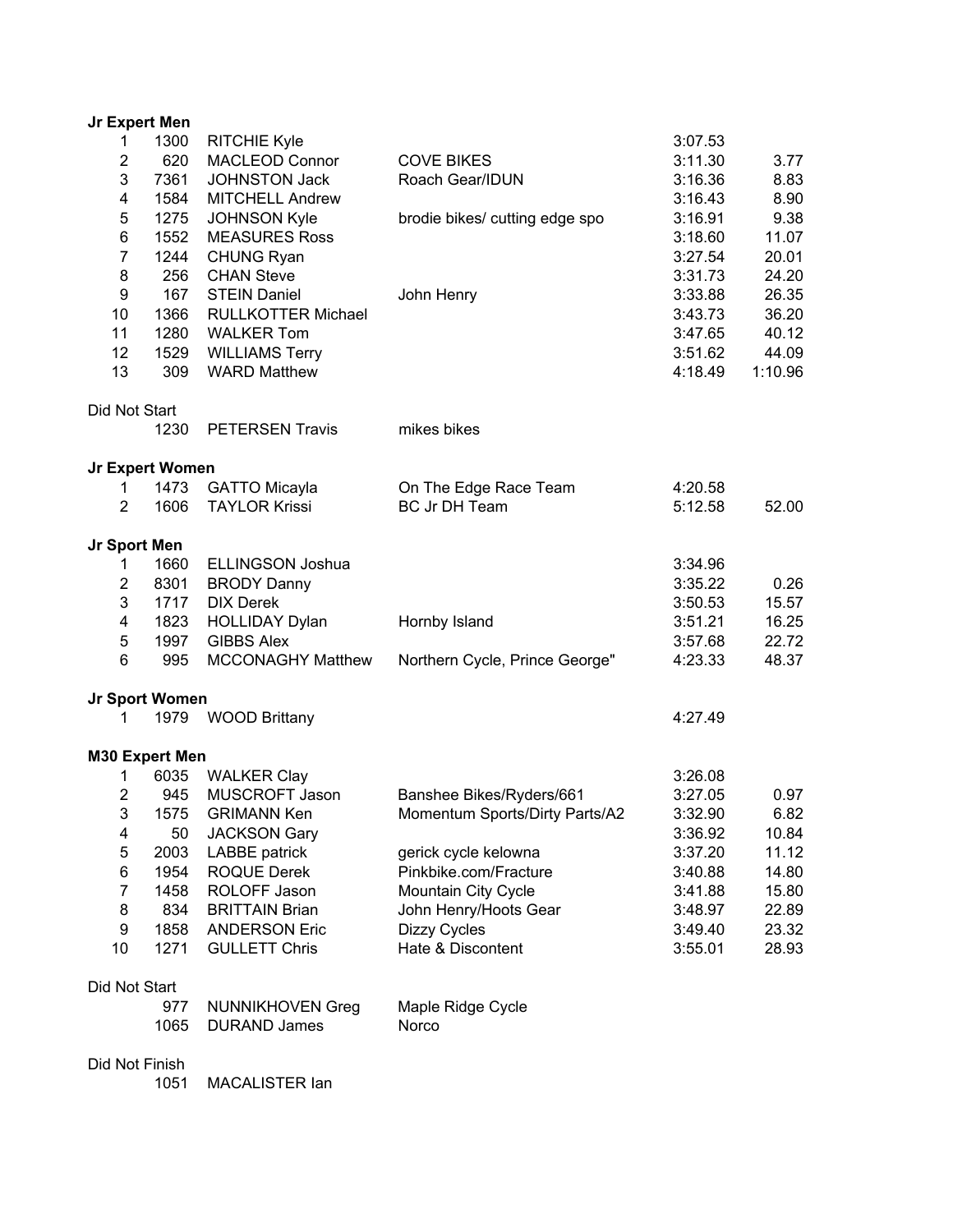|                         | <b>M30 Expert Women</b> |                         |                                |                    |         |
|-------------------------|-------------------------|-------------------------|--------------------------------|--------------------|---------|
| 1                       | 2004                    | <b>GRUNSKY Tanya</b>    |                                | 3:59.30            |         |
| $\overline{2}$          | 1488                    | <b>KOZIER Julie</b>     | John Henry Bikes               | 4:04.74            | 5.44    |
| 3                       | 720                     | KOZEVNIKOV Kelly        | Kona/Cove                      | 4:26.79            | 27.49   |
| $\overline{4}$          | 1737                    | <b>CARLSON Glenowyn</b> |                                | 4:34.76            | 35.46   |
|                         |                         |                         |                                |                    |         |
|                         | M30 Sport Men           |                         |                                |                    |         |
| 1                       | 6011                    | <b>LAGUARDIA Alex</b>   |                                | 3:48.25            |         |
| $\overline{2}$          | 1992                    | <b>STEVENSON Simon</b>  | <b>Mikes Bikes</b>             | 3:52.77            | 4.52    |
| 3                       | 1880                    | <b>HUGHES Lee</b>       | Maple Ridge Cycle              | 3:54.79            | 6.54    |
| 4                       | 7131                    | <b>EAGLES Chris</b>     |                                | 3:59.12            | 10.87   |
| 5                       | 1675                    | <b>CORDOVIZ Raineil</b> | <b>Horizon Dental</b>          | 4:03.40            | 15.15   |
| 6                       | 6036                    | <b>RECTOR Greg</b>      | Maple Ridge Cycle/Mangled Part | 4:12.63            | 24.38   |
| $\overline{7}$          | 6031                    | <b>CARTER Cory</b>      |                                | 4:19.68            | 31.43   |
|                         |                         |                         |                                |                    |         |
| Did Not Start           | 1804                    | <b>LYNDON Donald B</b>  |                                |                    |         |
|                         |                         |                         |                                |                    |         |
|                         | <b>M30 Sport Women</b>  |                         |                                |                    |         |
| $\mathbf{1}$            | 1580                    | <b>LAMBERT Anissa</b>   | Overtime Sports                | 5:24.15            |         |
| $\overline{2}$          | 6066                    | <b>ALEXANDRE Pamela</b> | <b>Full Boar Bike Store</b>    | 5:41.29            | 17.14   |
|                         | M40 Expert Men          |                         |                                |                    |         |
| 1                       | 1383                    | <b>EARNSHAW Todd</b>    | <b>Wentings Cycle</b>          | 3:39.37            |         |
| $\overline{2}$          | 548                     | <b>OLIVER George</b>    | Columbia Cycle                 | 3:45.63            | 6.26    |
| 3                       | 1520                    | ROUSSEAU Oliver         | Overtime Sports                | 3:52.25            | 12.88   |
| 4                       | 503                     | <b>EHMAN Don</b>        | Geeks2Go                       | 4:09.76            | 30.39   |
| 5                       | 1974                    | <b>STOLTING Peter</b>   |                                |                    | 34.17   |
| 6                       | 1657                    | <b>CHAN Mike</b>        | Mike's Bikes, Courtenay""      | 4:13.54<br>4:31.93 | 52.56   |
|                         |                         |                         |                                |                    |         |
|                         | M40 Sport Men           |                         |                                |                    |         |
| 1                       | 1787                    | <b>BURBINE Greg</b>     | Maple Ridge Cycle              | 3:58.81            |         |
| $\overline{\mathbf{c}}$ | 6012                    | <b>SAVORY Bruce</b>     |                                | 4:00.02            | 1.21    |
| 3                       | 6023                    | <b>MENDOZA Carlos</b>   | Liberty                        | 4:17.78            | 18.97   |
| 4                       | 1083                    | <b>BORIS John</b>       | Overtime Sports                | 4:49.45            | 50.64   |
|                         | <b>Sr Beginner Men</b>  |                         |                                |                    |         |
| 1                       | 2037                    | <b>EASON Dustin</b>     | <b>Wentings Cycle</b>          | 3:40.56            |         |
| $\mathbf 2$             | 2033                    | <b>FILMER Andrew</b>    | Overtime Sports                | 3:45.96            | 5.40    |
| $\mathbf 3$             | 2051                    | <b>BROWN Matthew</b>    |                                | 3:55.91            | 15.35   |
| 4                       | 2036                    | <b>COLEMAN Tim</b>      | Rocky Cycle                    | 4:03.84            | 23.28   |
| $\mathbf 5$             | 1984                    | <b>REID Trevor</b>      |                                | 4:05.25            | 24.69   |
| 6                       | 1973                    | <b>LAM Craig</b>        |                                | 5:03.56            | 1:23.00 |
| $\overline{7}$          | 2002                    |                         |                                |                    |         |
|                         |                         | <b>GRANT Mike</b>       |                                | 5:57.76            | 2:17.20 |
|                         | <b>Sr Expert Men</b>    |                         |                                |                    |         |
| 1                       | 1046                    | PIGHIN Tyler            |                                | 3:17.83            |         |
| $\overline{\mathbf{c}}$ | 1321                    | <b>ELLIOT Rob</b>       |                                | 3:21.64            | 3.81    |
| 3                       | 2048                    | <b>WILSON Ryan</b>      |                                | 3:31.45            | 13.62   |
| 4                       | 1641                    | <b>BROWN Tyler</b>      | Mikes' Bikes, Courtenay BC""   | 3:31.84            | 14.01   |
| $\mathbf 5$             | 6018                    | <b>SMITH Steve</b>      | Full Boar Bike Store           | 3:36.98            | 19.15   |
| 6                       | 1735                    | <b>MCLAWS Kyle</b>      | Steed Cycles/SRAM/Rock Shox    | 3:44.51            | 26.68   |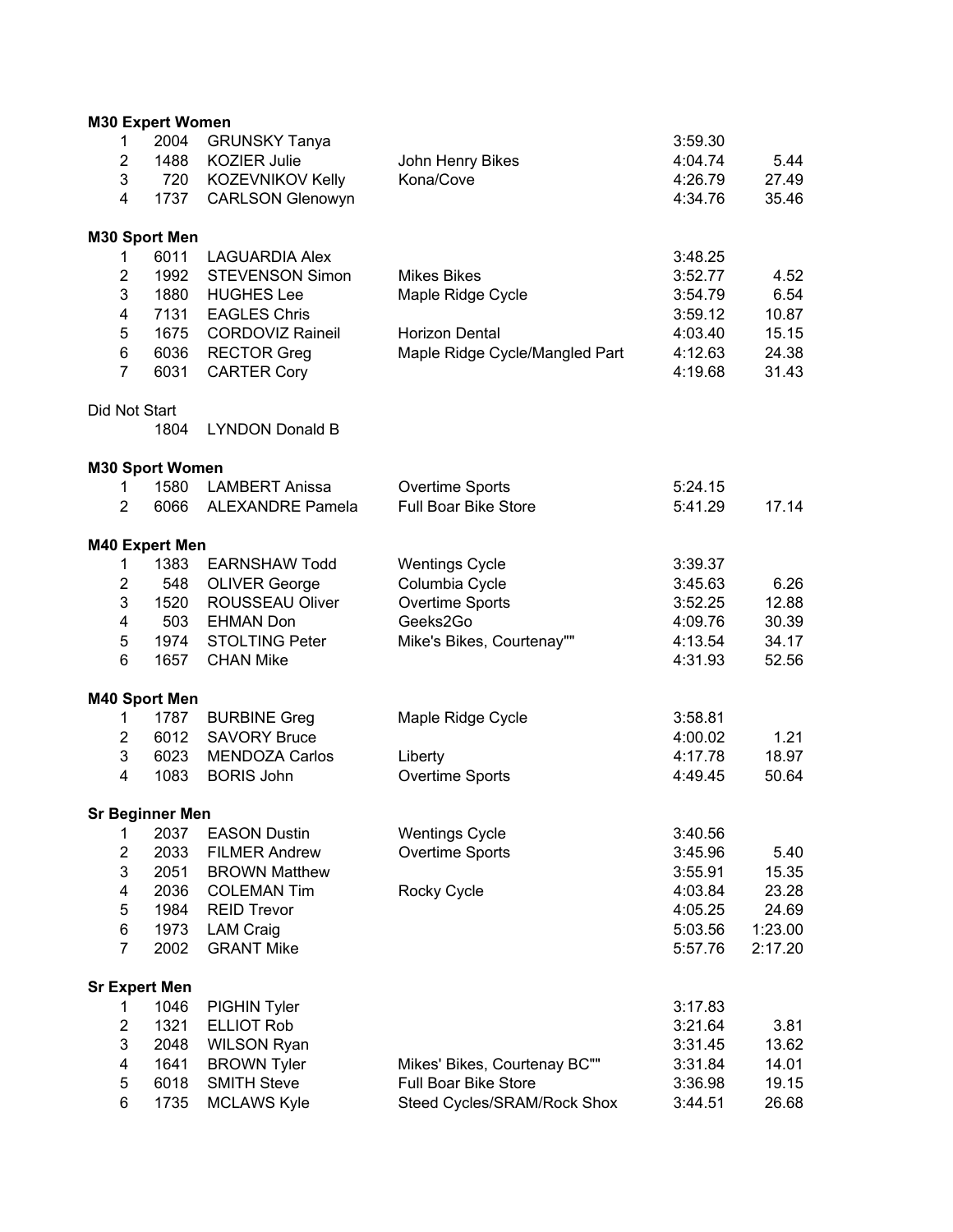| <b>Sr Expert Women</b> |      |                          |                                |         |         |
|------------------------|------|--------------------------|--------------------------------|---------|---------|
| 1                      | 1415 | <b>HOLMES Tara</b>       |                                | 4:12.75 |         |
| $\overline{2}$         | 1983 | <b>TAYLOR Fiona</b>      |                                | 4:25.05 | 12.30   |
| 3                      | 1637 | <b>IUS Alix</b>          |                                | 4:35.88 | 23.13   |
| 4                      | 1459 | <b>MAINSE Kelly</b>      | Mountain City Cycle            | 4:42.14 | 29.39   |
| <b>Sr Sport Men</b>    |      |                          |                                |         |         |
| 1                      | 2062 | <b>MCKINNON Neil</b>     |                                | 3:21.30 |         |
| $\overline{2}$         | 1661 | <b>KEHLER Galen</b>      | <b>Wenting's Cycle</b>         | 3:34.89 | 13.59   |
| 3                      | 6609 | <b>TREMBLAY David</b>    |                                | 3:36.98 | 15.68   |
| 4                      | 2035 | <b>JENKINS Isaac</b>     | Pinkbike.com                   | 3:41.48 | 20.18   |
| 5                      | 2088 | <b>PARSONS Mike</b>      |                                | 3:42.00 | 20.70   |
| 6                      | 1636 | <b>BEAUSOLEIL Mike</b>   | On Top Bike Shop               | 3:49.41 | 28.11   |
| $\overline{7}$         | 6030 | <b>SCHLOSSER Scott</b>   |                                | 3:50.73 | 29.43   |
| 8                      | 2057 | PERRIGARD David          | On Top Bike Shop               | 3:55.37 | 34.07   |
| 9                      | 6059 | <b>NORRIS JONES Cory</b> |                                | 4:07.06 | 45.76   |
| 10                     | 6355 | <b>ISAAC Kevin</b>       |                                | 4:16.41 | 55.11   |
| 11                     | 7158 | <b>PRIEST Matt</b>       | <b>Fracture Products</b>       | 4:25.30 | 1:04.00 |
|                        |      |                          |                                |         |         |
| Did Not Start          |      |                          |                                |         |         |
|                        | 2050 | <b>FAFAREL Ewan</b>      | Maple Ridge Cycle              |         |         |
| <b>Sr Sport Women</b>  |      |                          |                                |         |         |
| 1                      | 1881 | ZIRNHELT Amber           | <b>Red Shreds</b>              | 4:39.52 |         |
| $\overline{2}$         | 1922 | <b>DEMCHUK Jennifer</b>  |                                | 4:53.24 | 13.72   |
| U15 Men                |      |                          |                                |         |         |
| 1                      | 1808 | VANDERHAM Ryan           |                                | 3:21.65 |         |
| $\overline{2}$         | 7399 | SWACKHAMMER Jarrett      |                                | 3:26.25 | 4.60    |
| 3                      | 6032 | PROCHAZKA Alex           |                                | 3:35.59 | 13.94   |
| 4                      | 6537 | REINITZ Jordan           | Rad Racing                     | 3:40.11 | 18.46   |
| 5                      | 6021 | <b>SMITH Corey</b>       |                                | 3:44.54 | 22.89   |
| 6                      | 1919 | MCDONALD Kyle            | Storm BC                       | 3:53.65 | 32.00   |
| $\overline{7}$         | 6019 | <b>BASSLEN Keegan</b>    |                                | 3:57.06 | 35.41   |
| 8                      | 2026 | <b>GARSTIN Simon</b>     | Comox Valley Cycle Club, Mike" | 4:03.58 | 41.93   |
| 9                      | 5988 | <b>D'ARTOIS Simon</b>    | Storm BC                       | 4:04.88 | 43.23   |
| 10                     | 5860 | <b>DUNKERTON Dylan</b>   | Spin Cycles in Gibsons BC      | 4:06.82 | 45.17   |
| 11                     | 6005 | <b>ALLISON Tyler</b>     | Storm BC - Whistler            | 4:11.53 | 49.88   |
| 12                     | 7171 | <b>GEDDES Nicholas</b>   | stormbc                        | 4:38.85 | 1:17.20 |
| 13                     | 6344 | <b>DEAN Taylor</b>       | Freedom Cycle                  | 4:39.89 | 1:18.24 |
| 14                     | 1888 | STODDART Kodi            |                                | 5:00.41 | 1:38.76 |
| 15                     | 6016 | <b>CAMPBELL Chance</b>   |                                | 5:36.49 | 2:14.84 |
| 16                     | 6626 | <b>CARR Anthony</b>      |                                | 5:40.74 | 2:19.09 |
| 17                     | 6077 | <b>CHAPMAN Braeden</b>   |                                | 6:17.10 | 2:55.45 |
| Did Not Start          |      |                          |                                |         |         |
|                        |      |                          |                                |         |         |

7736 MELAMED Jesse

## **U15 Women**

1 1937 MILLER Miranda 5:13.78